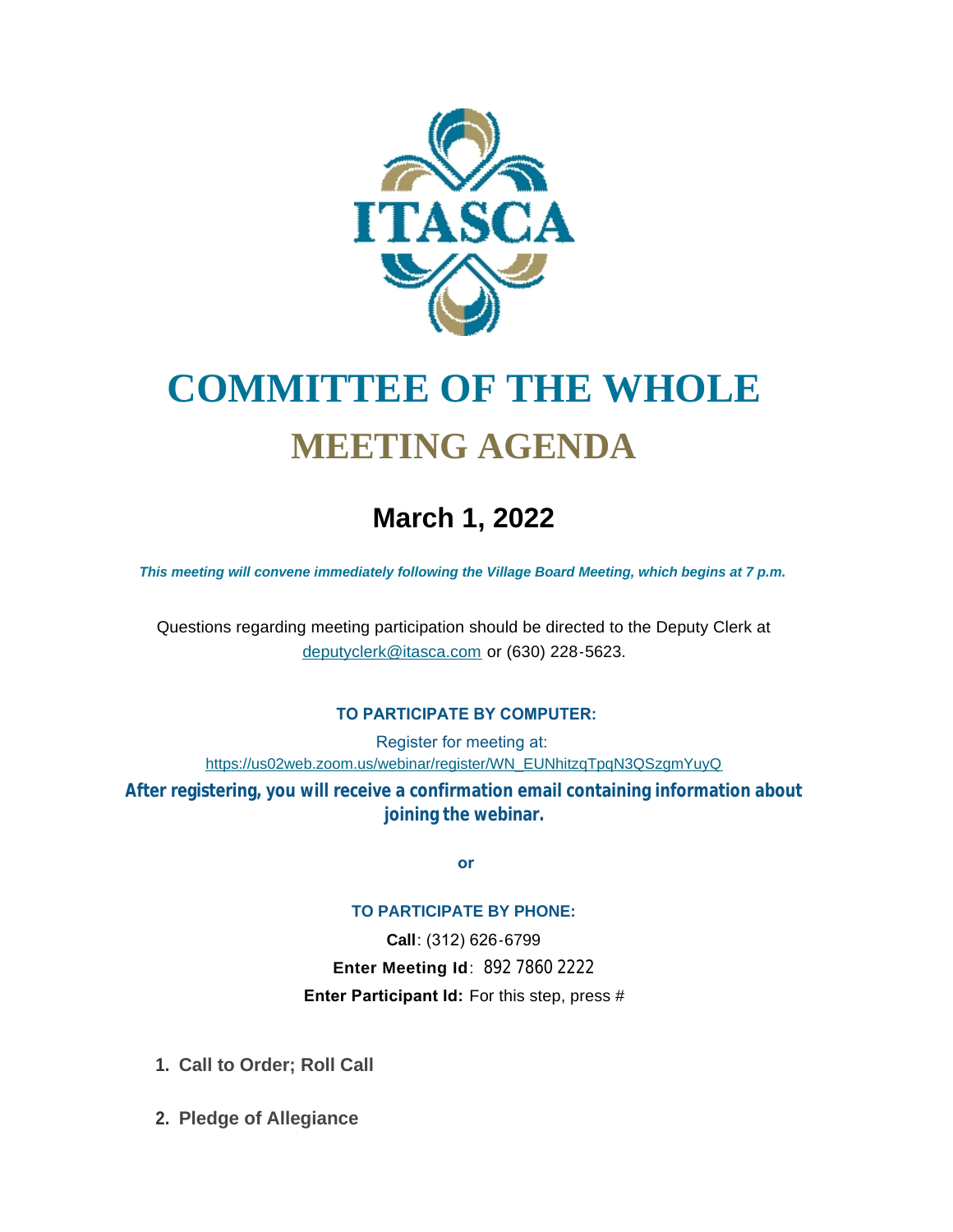- **Audience Participation 3.**
- **Presentation of Meeting Minutes 4.**
	- **Committee of the Whole – February 15, 2022 a. Documents:**

#### [20220215 COW Minutes.pdf](http://www.itasca.com/AgendaCenter/ViewFile/Item/7474?fileID=9421)

- **President's Comments 5.**
- **Community Development Committee 6.** Chair Trustee Gavanes; Co-Chair Trustee Leahy
	- **Discussion and possible action regarding Request for Zoning a. Ordinance Text Amendment related to Fence Regulations (PC 22- 001)**

**Documents:**

[ComDev A - Fence Regulations - 022322.Pdf](http://www.itasca.com/AgendaCenter/ViewFile/Item/7475?fileID=9422)

**Discussion and possible action regarding a Request to Adopt the b. 2022 Downtown Strategic Action Plan (PC 22-002)**

**Documents:**

[ComDev B - Downtown Strategic Action Plan - 022322.Pdf](http://www.itasca.com/AgendaCenter/ViewFile/Item/7476?fileID=9423)

**Discussion and possible action regarding a Request for Special c. Use Amendment, Class I Site Plan Review, Variances, and Final Plat of Subdivision for Commonwealth Edison (ComEd) Substation North Expansion at 775 N. Prospect Avenue (PC 21- 015)**

**Documents:**

[ComDev C - Special Use ComEd Substation Expansion - .Pdf](http://www.itasca.com/AgendaCenter/ViewFile/Item/7477?fileID=9424)

- **Capital & Infrastructure Committee 7.** Chair Trustee Aiani; Co-Chair Trustee Madaras
	- **Discussion and possible action regarding the Itasca Roadway a. and Infrastructure Improvements - Elm Street Payment Request #4 to DiMeo Brothers Inc. in the amount of \$339,378.66**

**Documents:**